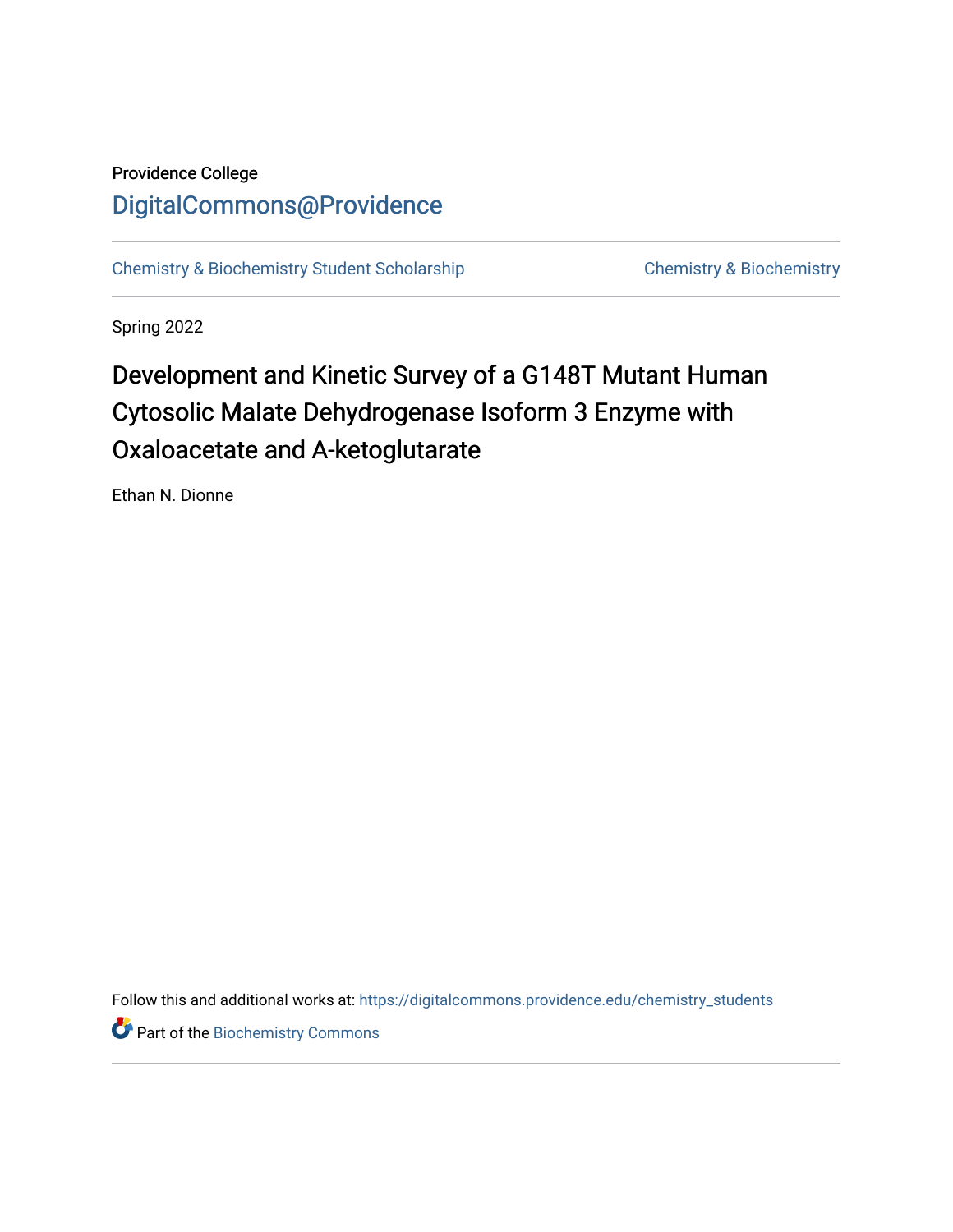# **Development and kinetic survey of a G148T mutant human cytosolic malate dehydrogenase isoform 3 enzyme with oxaloacetate and α-ketoglutarate**

Initially Submitted May 18, 2021; Revised January 2022 for Publication

**Ethan N. Dionne, Lorenzo Battistoni, Tyler Stack, and Kathleen Cornely**

*From the Providence College Department of Chemistry and Biochemistry, Providence, RI, USA*

 C**ancer cells often use an altered metabolic pathway in which glycolysis, uncoupled from the citric acid cycle, serves as the primary source of ATP. To support cancer cell proliferation and growth, the glycolytic enzyme glyceraldehyde-3-phosphate dehydrogenase (GAPDH) must have a constant source of NAD. While lactate dehydrogenase (LDH) in its conversion of pyruvate to lactate is a well-known source of cytosolic NAD for GAPDH activity, cytosolic malate dehydrogenase (MDH1) also plays a role in cell proliferation through its generation of cytosolic NAD by the conversion of OAA to malate. This development has implicated MDH1 in cancer cell metabolism and characterizing the interactions of its different isoforms with alternate substrates serves as a potential route to cancer treatments. In this study, we created a G148T mutant of human cytosolic malate dehydrogenase isoform 3 (hMDH1) using site-directed mutagenesis to survey potentially altered substrate specificity with oxaloacetate (OAA) and α-ketoglutarate (αKG). We produced a sample of both the mutant enzyme and the wild type enzyme (WT hMDH1) by overexpression in**  *Escherichia coli* **and purification by Ni-NTA affinity chromatography. We assessed the purity of the enzyme samples using SDS-PAGE and determined the protein concentration of each sample using a bicinchoninic acid (BCA) assay. We performed kinetics assays of the G148T hMDH1 mutant with OAA αKG to determine enzyme activity relative to the wild type using a modified Michaelis Menten model. This study demonstrates that the G148T hMDH1 mutant enzyme has decreased turnover rate and proficiency with OAA compared to the wild type enzyme and that αKG is likely not a viable substrate for hMDH1 isoform 3.**

 The enzyme malate dehydrogenase (MDH) reversibly catalyzes the redox conversion of malate and oxaloacetate (OAA) with the co-substrate NAD/NADH. At least two forms of MDH exist in most eukaryotes: a mitochondrial form (MDH2) which functions as the last step of the citric acid cycle, and a cytosolic form (MDH1) which is involved primarily with the malate/aspartate shuttle, which exchanges reducing equivalents in the form of malate and aspartate across the mitochondrial membrane (1,2). The two forms have a relatively low extent of primary structure similarity, with only 19.6% identity between mitochondrial and cytosolic porcine MDH, and the enzyme systems can function independently from one another (1,3,4). Both forms of MDH generally exist as dimers, and each subunit contains two domains: an NADbinding domain and a substrate binding domain (1). In addition to malate and OAA, citrate is also known to bind to the substate binding domain as an inhibitor of the enzyme (1). Different isoforms of each type of MDH exist, and characterizations of these different isoforms are currently underway through an MDH course-based undergraduate research experience (CURE) program of which this research is associated  $(5)$ .

 Cytosolic MDH has recently been implicated in the proliferation of cancer cells, which typically have altered metabolism, relying heavily on glycolysis uncoupled from the citric acid cycle to sustain cell growth and division (4). To sustain glycolysis, a steady supply of cytosolic NAD is necessary, which acts as an electron acceptor and cofactor in the reaction catalyzed by glyceraldehyde-3-phosphate dehydrogenase (GAPDH). Generation of NAD for this reaction has been known to come from lactate dehydrogenase (LDH), which converts pyruvate to lactate, however, an alternative source of cytosolic NAD has been shown to also come from MDH1 (4). Deuterium labeling studies conducted by Hanse *et al.* revealed that malate is a significant hydrogen bond acceptor during cell proliferation, and that MDH1 knockout cells proliferated more slowly and consume less glucose than cells with functional MDH1. In addition, studies indicate that MDH1 is amplified in solid tumor cancer cells (4).

 Malate dehydrogenase enzymes are known to be highly selective for OAA and malate as substrates, and rational,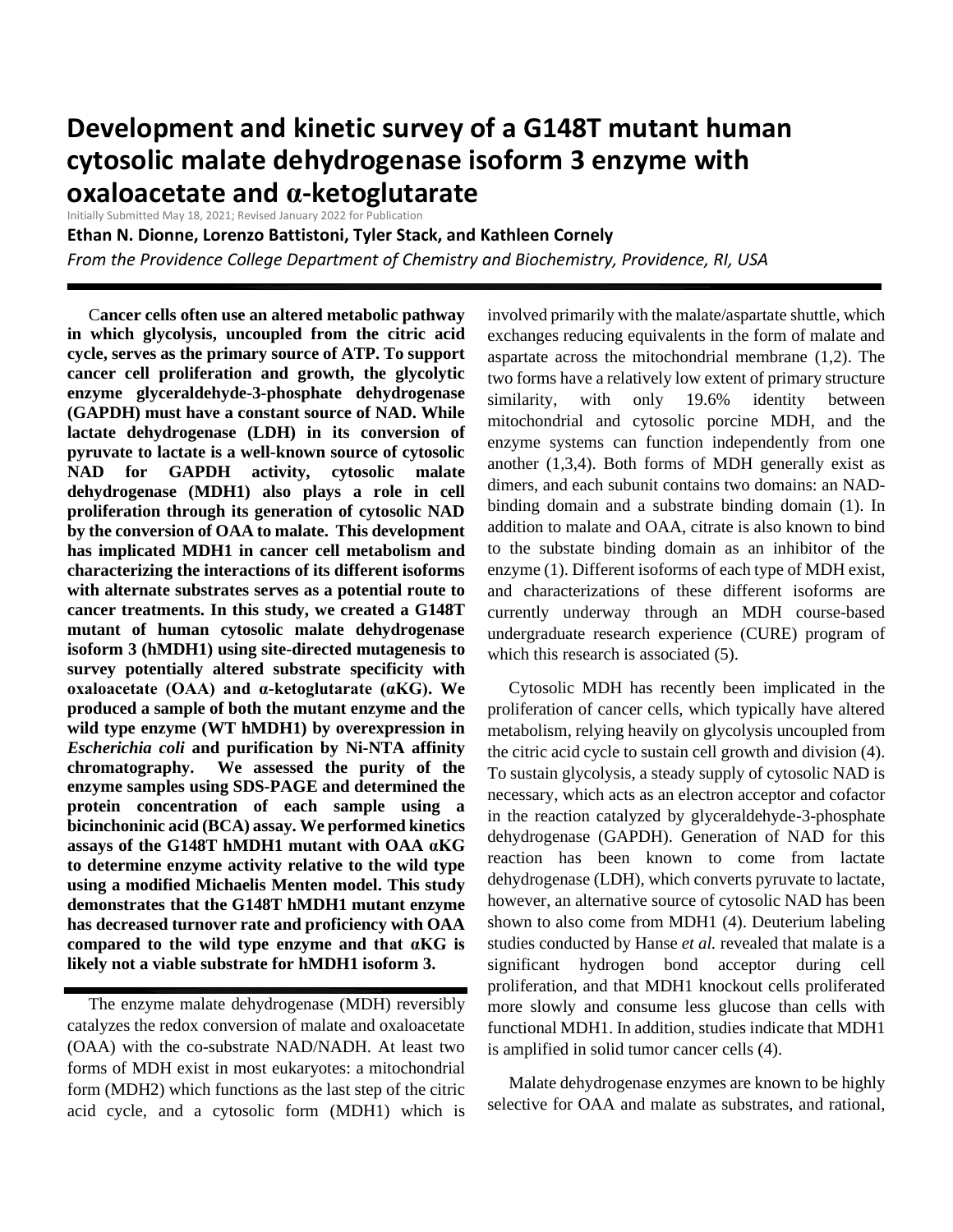single amino acid mutations have been applied as a strategy to manipulate MDH substrate specificity (3). These studies have demonstrated the importance of residue composition and structural conformation of the active site, including a flexible loop region covering the active site, for selection of alternative substrates such as  $\alpha$ ketoglutarate ( $\alpha$ KG) (3). In this study, one such rational, single amino acid mutation is made to human cytosolic malate dehydrogenase isoform 3 (hMDH1) with the sitedirected mutagenesis of glycine at position 148 in the wildtype hMDH1 isoform 3 enzyme (EC: 1.1.1.37; Uniprot: P40925-3) to a threonine. This mutation yielded a viable, soluble enzyme, and enzyme kinetics relative to the wild type hMDH1 (WT hMDH1) indicated that the G148T mutant hMDH1 showed decreased activity with the OAA substrate compared to the WT hMDH1 while both the wild type and the mutant showed little to no activity with αKG as an alternative substrate.

# **Results**

## *Visualization of hMDH1*

 Potential targets for site-directed mutagenesis were identified using a multiple sequence alignment. The sequence alignment included 29 different MDH protein sequences spanning a diverse selection of organisms. Conserved residues across all MDH proteins from the alignment were not considered for mutation. In the interest of influencing hMDH1 substrate specificity, potential mutations were considered around a flexible loop region near the active site on which, many charged, hydrophilic residues extend outward. The residues located on the loop (Figure 1, yellow) are highly conserved across MDH enzymes and are thought to have an effect on the enzyme's likelihood of binding substrate from the cytosol (3). The conformation of the loop also directly influences the size of the active site (3). The residue glycine 148 (Figure 1*A,B*, magenta) was hypothesized to be a promising location for mutation due to its location immediately adjacent to the active site loop (Figure 1*B*). Changing a glycine for a larger residue was hypothesized to shift the loop region and potentially increase the size of the active site. With this logic, a threonine at the 148 position (Figure 1*C*, magenta) was introduced in PyMol to visualize what might happen to the loop region (6). While there is not currently a structure for cytosolic human MDH (hMDH1), the conformational changes that might be induced by a G148T mutant are depicted in porcine MDH (Figure 1, PDB code 5MDH), which has 95.5% identity (Uniprot) to human MDH.



**Figure 1. Proposed mutation at residue 148.** *A*, A view of the alpha subunit of hMDH1 isoform 3, providing a macroscopic view of MDH, the position of the loop (yellow), the binding sites of NADH (white) and malate (cyan) substrates, as well as residue 148 (magenta). *B*, A view of the wild type enzyme with glycine at residue 148. *C,* The proposed G148T mutant. The larger threonine residue at position 148 changes the conformation of the active site loop.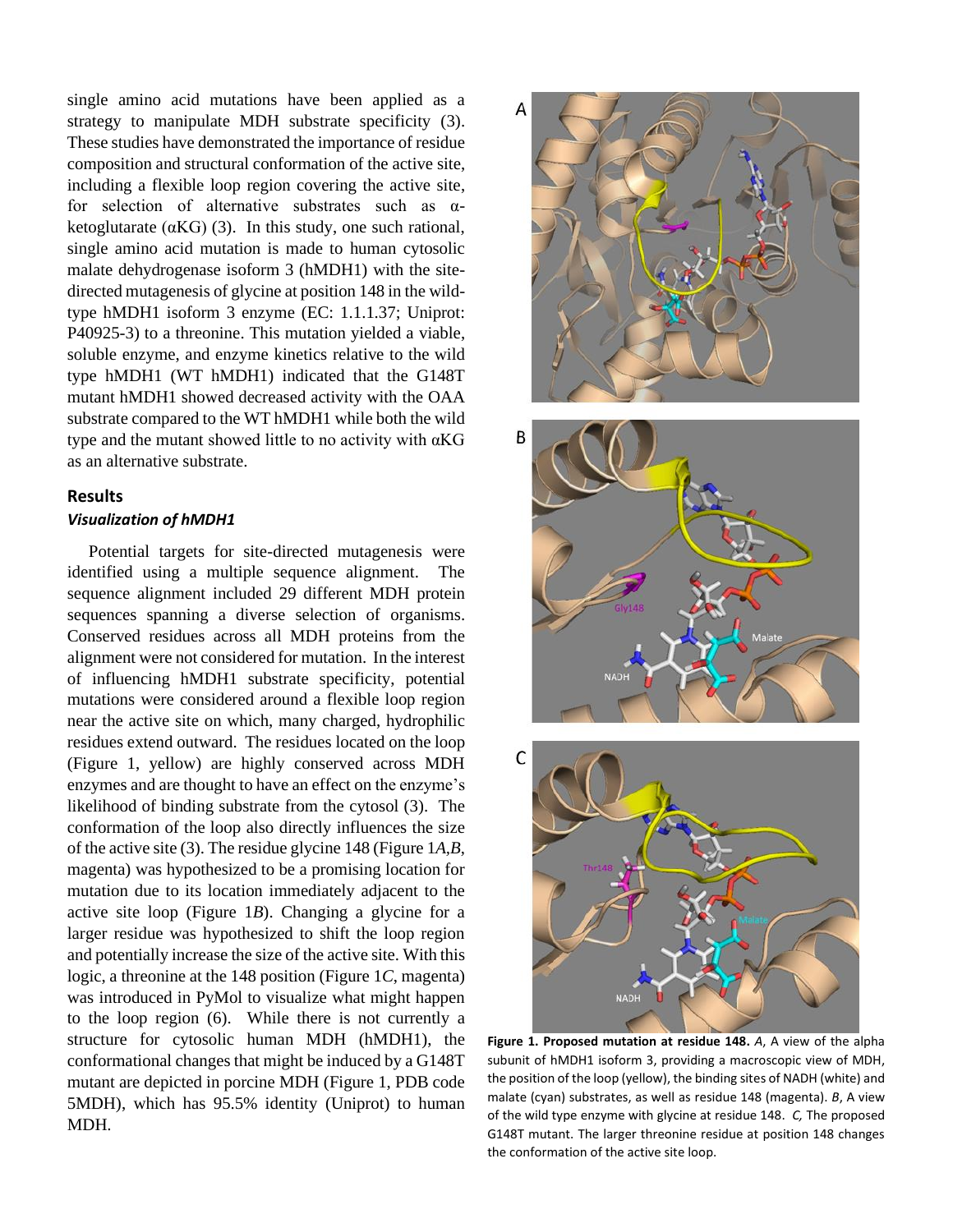# *Preparation of pET28a plasmid vector*

 Before proceeding with site-directed mutagenesis, preparation of an expression vector containing the hMDH1 isoform 3 gene was necessary. This process was expedited with the generous gift of a pET28a plasmid containing the hMDH1 isoform 3 gene from Dr. Jessica Bell and colleagues at the University of San Diego. The plasmid was isolated from *E. coli* BL21(DE3) cells with a yield of 125 ng/ $\mu$ L and a 260/280 ratio of 1.96 (Figure 2), which falls within the typical range of 1.8-2.0 for pure DNA (7). The 260/230 ratio was slightly high for DNA at 2.45 from an expected range between 2.0-2.2, potentially indicating inconsistencies between the pH or ionic strength of the blanking solution compared to the sample solution (8). The isolated pET28a vector containing hMDH1 was used as a template in site-directed mutagenesis PCR.

## *Site-directed mutagenesis*

 The nucleotides that corresponded to glycine 148 were located and primers were designed to introduce the mutation to threonine with the altered codon ACT from the wild type glycine codon GGT through PCR. The PCR product was visualized using agarose gel electrophoresis to confirm the presence of an intact plasmid containing the hMDH1 gene (Figure 3). The expected amplicon for the pET28a plasmid is present at 6292 bp, suggesting that the site-directed mutagenesis primers successfully annealed to the substrate and likely introduced the desired point mutation. The PCR product was then circularized by kinase, ligase, DpnI (KLD) treatment. The kinase in the treatment first phosphorylates the 5' ends of the plasmid, then ligase seals gaps in the plasmid's DNA phosphodiester backbone for circularization. Finally, the endonuclease DpnI degrades any remaining non-mutated template DNA in the mixture (9). The circularized, KLD treated plasmid was successfully transformed into NEB 5 alpha *E. coli* cells (Figure 4). Many colonies are visible against the Luria Bertani (LB) and kanamycin solid culture medium, indicating that the pET28a plasmid vector containing a kanamycin resistance gene was successfully transformed into the cells. The pET28a plasmid containing the putative G148T hMDH1 mutant gene was then isolated with a yield of 40 ng/μL (Figure 5). The 260/280 ratio of this plasmid sample is slightly greater than desired at 2.15 (optimal between 1.8-2.0), however, this does not indicate any issues with sample quality. The 260/230 ratio is very high, although still acceptable as this does not usually indicate the presence of contaminants (7). The identity of the plasmid sample was determined using Sanger sequencing (Genewiz), which indicated successful introduction of the G148T mutation.

## *Overexpression and purification of hMDH1*

 Purified protein samples of both the wild type hMDH1 and the G148T mutant hMDH1 enzymes were prepared for downstream kinetics assays. The isolated pET28a expression vectors for the wild type and G148T mutant hMDH1 isoform 3 protein were each transformed into Zymo Research *E. coli* Xjb (DE3) cells for overexpression.







**Figure 3. Gel electrophoresis of site-directed mutagenesis PCR product.** This gel indicates the presence of the pET28a expression vector containing the hMDH1 gene. While this gel does not indicate successful introduction of the G148T mutation, the intensity of the band at 6292 bp suggests that the site-directed mutagenesis primers successfully annealed to the substrate and likely introduced the desired G148T mutation. The gel also demonstrates that the PCR mixture does not contain significant quantities of smaller molecular weight DNA fragments.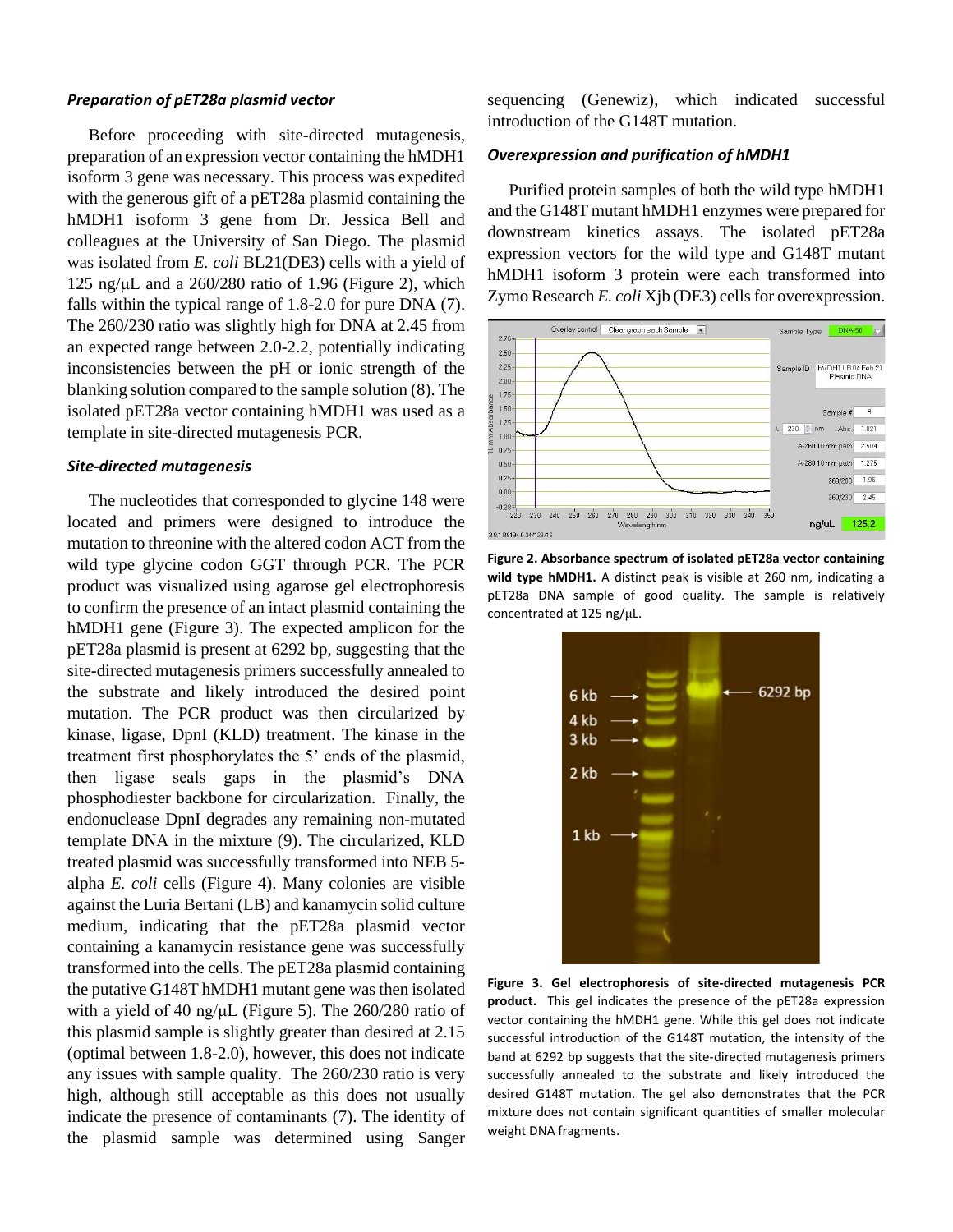

**Figure 4. Transformation into NEB** *E. coli* **5-alpha cells.** Many colonies are present on the LB + kanamycin plate. This indicates that the cells contain the pET28a plasmid with the kanamycin resistance gene, indicating successful transformation.

The transformation efficiency of the cells containing the G148T mutant hMDH1 gene was 62.5 CFU/μg DNA (Figure 6). Single colonies from each transformation were picked and cultured overnight in an LB + kanamycin liquid medium, then expanded. Overexpression of the target enzymes and autolysis of cells was induced, then the wild type and G148T mutant hMDH1 enzymes were each purified from the Xjb cell lysate by Ni-NTA affinity chromatography. The Ni-NTA ligand of the column's solid phase adheres to a histidine tag added to the carboxy terminus of the protein by the pET28a expression vector. Washes with 25 mM imidazole followed by elution with 250 mM imidazole yielded the desired protein. The lysate, flowthrough, washes, and eluent were each assessed for the presence of the target protein by SDS-PAGE (10) (Figure 7*A*). The lysate (Mut Lys) contained a complex mixture of cellular proteins, including the overexpressed target protein. The flowthrough (Mut FT, WT FT) contained most of the cellular proteins with no significant indication of target protein. The wash (Mut Wash) contained a small amount of protein that had weak or partial affinity to the column, while the eluent (Mut Elu, WT Elu) contained a concentrated amount of the purified protein with minimal contaminants (Figure 7*A*). The Benchmark ™ prestained protein ladder was also used to determine the molecular weight of the overexpressed WT hMDH1 protein and the G148T hMDH1 mutant protein. To do this, the square root of the molecular weight of the ladder was plotted as a function of the log of the distance migrated down the gel (Figure 7*B*). This generated a standard curve from the protein ladder that could be used



Figure 5. Absorbance spectrum of isolated pET28a vector containing G148T mutant hMDH1. The sample appears free of contaminants with an expected 260/280 ratio for DNA. The sample has an acceptable concentration at 40 ng/µL for downstream applications. This sample was successfully sequenced and its identity as pET28a containing the G148T mutant hMDH1 gene was confirmed.

to determine the molecular weight of the overexpressed hMDH1 proteins by measuring the distance traveled in the gel. Using this method, the molecular weight of the WT hMDH1 was determined to be 32.1 kDa and the molecular weight of the G148T hMDH1 mutant was determined to be 31.6 kDa. This differed from molecular weights determined in silico (Benchling), which calculated a theoretical molecular weight of 39.7 kDa for both enzymes.



**Figure 6. Transformation of pET28a containing the G148T mutant hMDH1 enzyme into Zyme** *E. coli* **Xjb (DE3) cells.** Five colonies are present on the LB + kanamycin plate. Although the transformation was successful, this indicates low transformation efficiency.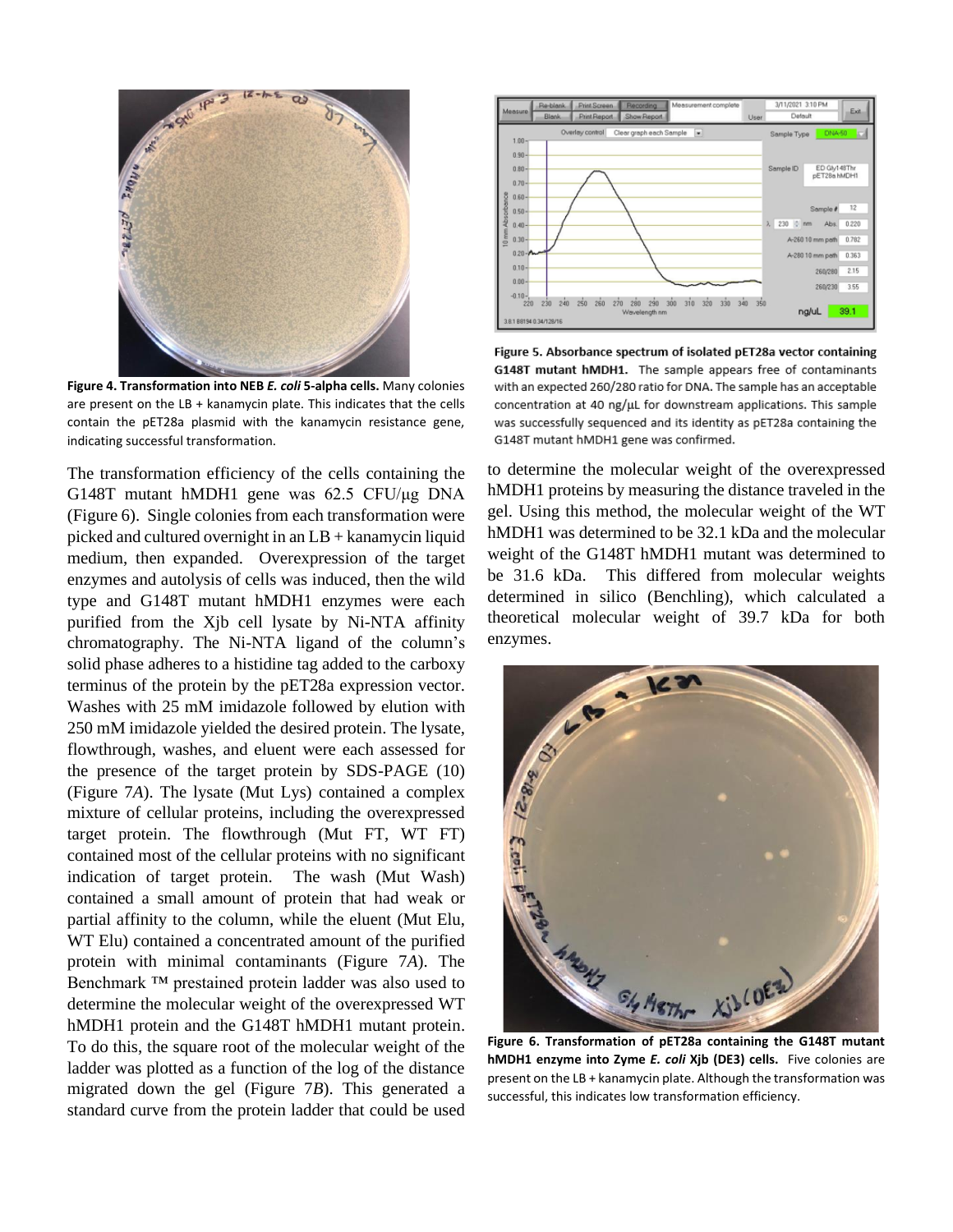



Figure 7. SDS-PAGE. A, The protein composition of different phases of the protein purification process by Ni-NTA affinity chromatography. B, The standard curve generated by the protein ladder to determine molecular weight of WT hMDH1 and the G148T hMDH1 mutant.



**Figure 8. BCA assay standard curve.** The standard curve was constructed from BSA standards with known concentrations.

### *BCA assay*

 The protein concentration of WT hMDH1 and G148T mutant hMDH1 eluent samples were each determined by a bicinchoninic acid (BCA) assay (11). A set of standards was prepared from bovine serum albumin (BSA) and the absorbance was measured at 562 nm. The protein concentration of the hMDH1 eluent samples were determined using the BSA standard curve (Figure 8). The concentration of the wild type hMDH1 eluent sample was determined from an average of 6 assays done in triplicate for an average of 0.61 mg/mL. The concentration of the G148T mutant hMDH1 eluent, determined from a single set of triplicate samples was  $0.75 \pm 0.01$  mg/mL.

### *Enzyme Kinetics*

The kinetic constants  $k_{sp}$ ,  $k_{cat}$ , and  $K_M$  for the WT hMDH1 and G148T mutant hMDH1 were each determined (Table 1) from the observed rate of conversion from OAA to malate with the consumption of NADH (kobs). The consumption of NADH was monitored spectrophotometrically by absorbance at 340 nm. The observed rate as a function of OAA substrate concentration was then plotted and fit using a modified Michaelis Menten equation (12) (Figure 9*A,B*). The alternative substrate  $\alpha$ -ketoglutarate ( $\alpha$ KG) was also surveyed for activity with both the WT hMDH1 and the G148T hMDH1 mutant, and the kinetic constants are reported (Table 1). The observed rate as a function of  $\alpha$ KG substrate concentration was also determined from the change in absorbance at 340 nm (Figure 9*C,D*).

### **Table 1**

**Kinetic constants for WT hMDH1 and the G148T mutant hMDH1 with native substrate OAA and alternate substrate αKG**

|                   | $k_{cat}$ (s <sup>-1</sup> ) | $k_{\text{SD}}$ ( $\mu$ M <sup>-1</sup> s <sup>-1</sup> ) | $K_{M}(\mu M)$    |
|-------------------|------------------------------|-----------------------------------------------------------|-------------------|
| WT OAA            | $320 \pm 10$                 | $18 \pm 2$                                                | $18 \pm 2$        |
| G148T OAA         | $2.3 \pm 0.1$                | $0.038 \pm 0.002$                                         | $60 \pm 4$        |
| $WT \alpha KG$    | $0.4 \pm 0.2$                | $\{70 \pm 900,000\}$                                      | ${0.005 \pm 70}$  |
| $G148T \alpha KG$ | $0.2 \pm 0.1$                | $\{80 \pm 2.0 \times 10^{7}\}$                            | ${0.003 \pm 500}$ |

# **Discussion**

 This study has successfully generated a single amino acid mutation in hMDH1 isoform 3 (G148T) and surveyed its activity with the substrates OAA and αKG relative to the WT hMDH1. The goal of site-directed mutagenesis with hMDH1 was to make a targeted, rational amino acid mutation and assess consequent substrate activity and specificity. The replacement of glycine at position 148 with a bulkier threonine residue was designed to change the conformation of the active site and flexible loop region which closes over the active site (Figure 1). This loop region is highly conserved across MDH enzymes and is thought to significantly affect substrate binding in solution (3).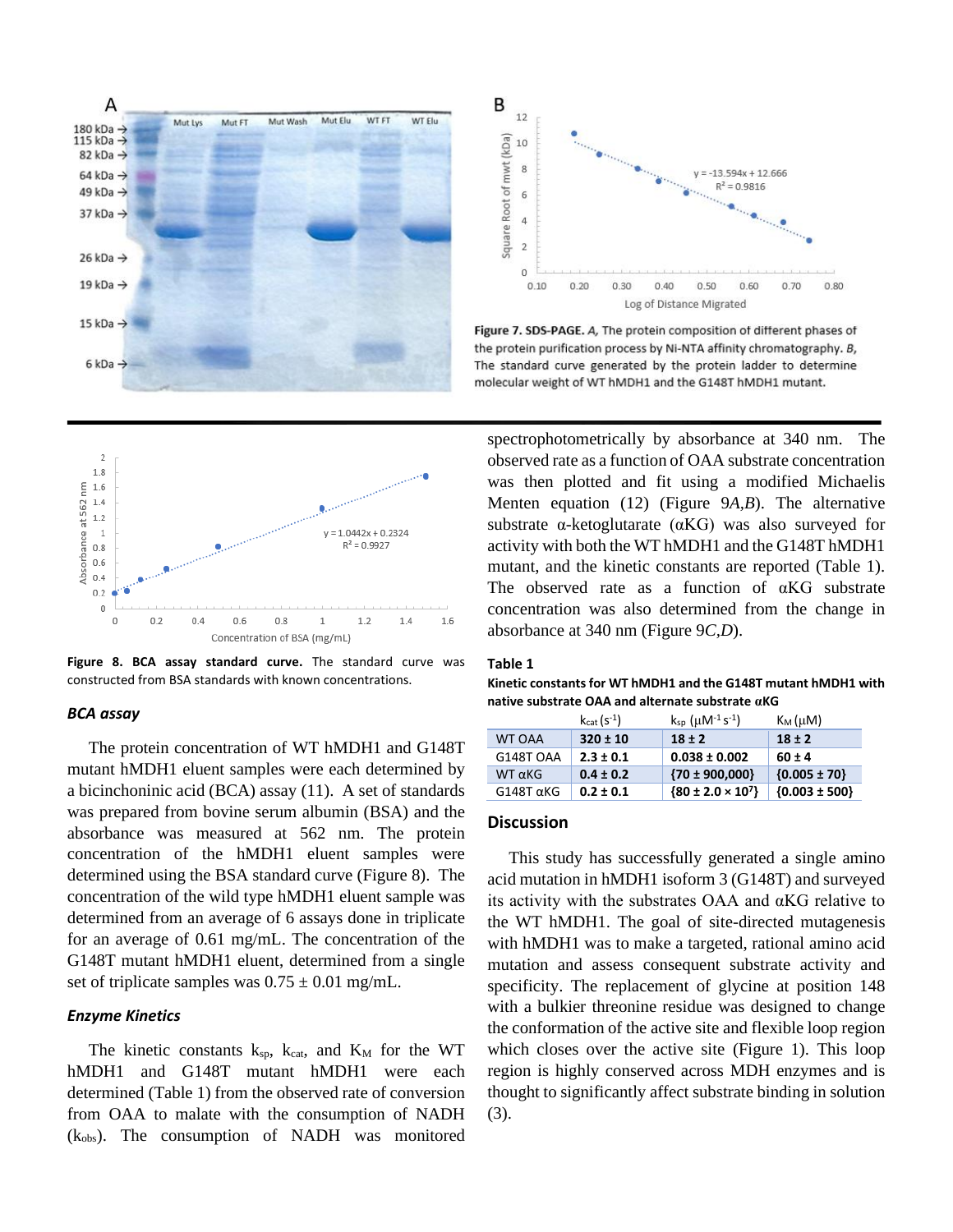

Figure 9. Kinetics traces. A, The observed reaction rate for WT hMDH1 as a function of OAA concentration. B, The observed reaction rate for the G148T hMDH1 mutant as a function of OAA concentration. C, The observed reaction rate for the WT hMDH1 as a function of aKG concentration. D, The observed reaction rate for the G148T hMDH1 mutant as a function of aKG concentration.

 All results related to site-directed mutagenesis, subsequent transformations, protein overexpression, and purification indicate the successful creation of the intended G148T hMDH1 mutation. With the 6292 bp amplicon indicating an intact pET28a vector containing the hMDH1 gene, the agarose gel electrophoresis following sitedirected mutagenesis PCR indicated successful annealing of the mutagenesis primers to the substrate pET28a vector containing the WT hMDH1 gene (Figure 3). Circularization of the linear PCR product by KLD treatment and transformation into NEB 5-alpha *E. coli* cells also suggested success because the solid media is supplemented with kanamycin and colonies only form with the presence of the pET28a vector which contains a kanamycin resistance gene (Figure 4). The plasmid was isolated from the NEB 5-alpha cells with acceptable purity (a  $260/280$  ratio of 2.15) and concentration at 40 ng/ $\mu$ L (Figure 5). Sequencing of the plasmid (Genewiz) confirmed the successful codon swap from GGT to ACT, which encode glycine and threonine, respectively.

Transformation of the pET28a expression vector containing the desired mutation into *E. coli* Xjb cells was also successful, albeit with low transformation efficiency at 62.5 CFU/μg of DNA (Figure 6). Subsequent overexpression of MDH, cell lysis, and protein purification by affinity chromatography were also successful as indicated by SDS-PAGE with the different eluents from Ni-NTA affinity chromatography (Figure 7*A*). The lanes labeled "Mut Elu" and "WT Elu", each show the purified samples containing the G148T hMDH1 mutant enzyme and WT hMDH1, respectively. These lanes each show an intense band around 32 kDa, which matches the approximate molecular weight of hMDH1, which Benchling analysis predicts at  $\approx$  40 kDa and Uniprot reports as 38.6 kDa. A more precise determination of the molecular weight of the proteins was an analysis of the gel using the protein ladder as a standard curve (Figure 7*B*). This method was used to determine a molecular weight of 31.6 kDa for the mutant hMDH1, and 32.1 kDa for the WT hMDH1. This apparent 6-8 kDa discrepancy between the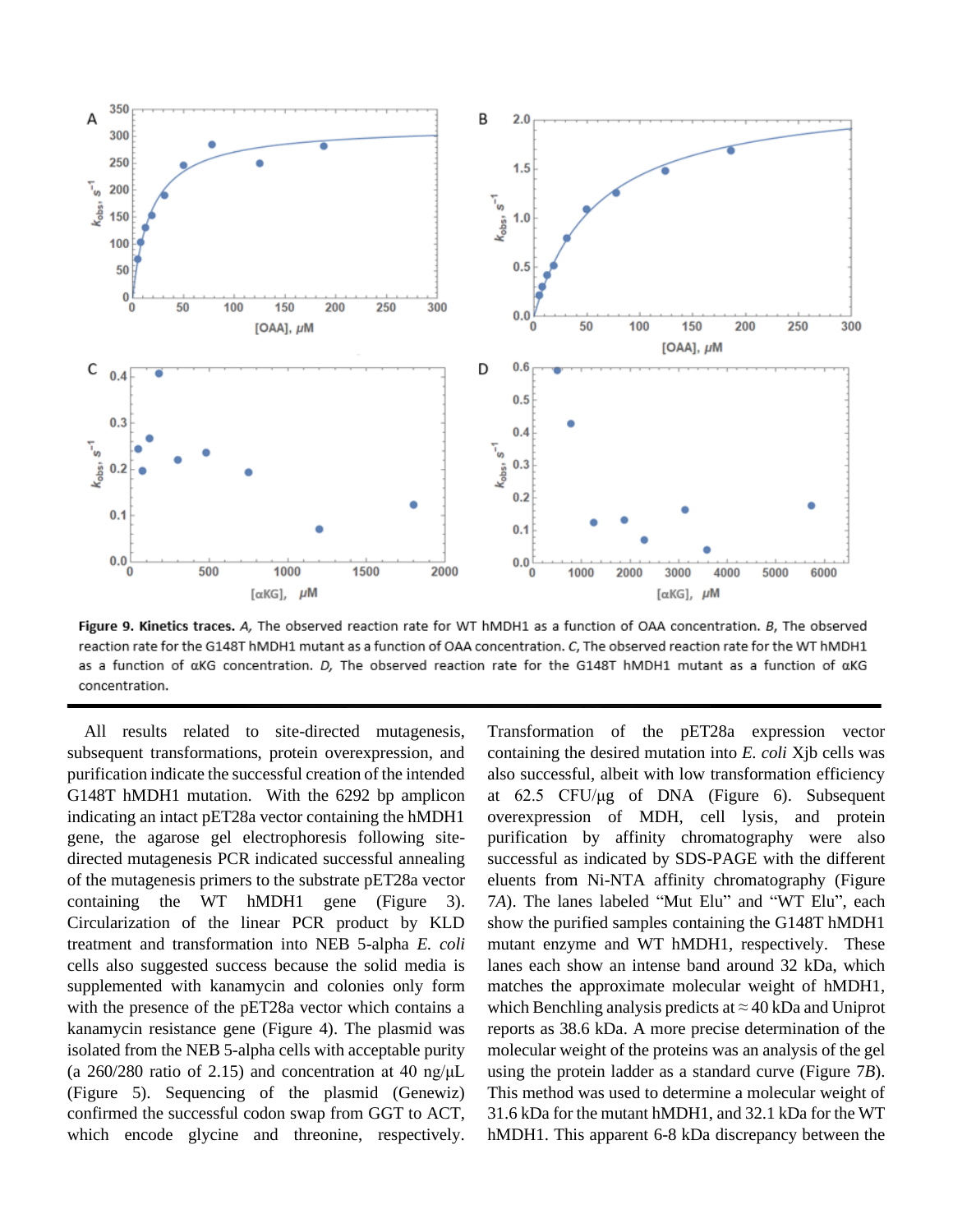predicted molecular weight might be ameliorated by a smaller amount of protein loaded on the gel, which might produce a less intense band that could be more precisely measured relative to a protein ladder of known molecular weight. With the purified protein present in the sample, a BCA assay was performed to determine its concentration. Using the standard curve of BSA standards, the protein concentration of the G148T hMDH1 mutant sample was determined as  $0.75 \pm 0.01$  mg/mL while an average for the concentration of the WT hMDH1 sample was determined as 0.61 mg/mL from a larger dataset.

 The activity of the WT hMDH1 sample and the G148T hMDH1 mutant were assessed using the substrates OAA and αKG, yielding mixed results. For WT hMDH1 with OAA,  $k_{cat}$  was determined as  $320 \pm 10$  s<sup>-1</sup>,  $k_{sp}$  was  $18 \pm 2$  $\mu$ M<sup>-1</sup> s<sup>-1</sup>, and K<sub>M</sub> was 18  $\pm$  2  $\mu$ M. These results set a baseline for the activity of the native enzyme but appear much lower than some literature values which report a  $k_{cat}$ around 780  $s^{-1}$  (2,13). The G148T hMDH1 mutant had a much lower turnover rate than the WT, with k<sub>cat</sub> at 2.3  $\pm$ 0.1 s<sup>-1</sup> and a lower specificity with  $k_{sp}$  at 0.038  $\pm$  0.002  $\mu$ M<sup>-1</sup> s<sup>-1</sup>. This lower turnover and specificity manifests in the  $K_M$ , which was approximately 3 times greater than the K<sub>M</sub> of the wild type at  $60 \pm 4$  µM. This result indicates that the G148T mutant was less efficient at converting OAA to malate with the consumption of NADH than the WT enzyme. These results demonstrate agreement with the hypothesis that the threonine mutation at position 148 would change the conformation of the active site and influence enzyme function and substrate specificity.

 The alternative substrate αKG produced inconclusive results with the kinetics assays performed on both the WT and mutant hMDH1 enzymes. Malate dehydrogenase has inherently strong specificity for OAA and malate as substrates, and although αKG has previously been described as an alternative substrate for MDH, its observed reaction rate is noted as 10,000-fold less than with OAA (2,3). The kinetics assay conducted in this study was not refined enough to appreciably represent this difference in the activity. The  $k_{cat}$  values for both the WT hMDH1 and the G148T hMDH1 mutant were close to zero, at  $0.4 \pm 0.2$  $s^{-1}$  and  $0.2 \pm 0.1$   $s^{-1}$ , respectively, each with 50% error. The remaining kinetic values were associated with tremendous amounts of error and were inconclusive (Table 1). To detect MDH activity with the αKG alternative substrate, the assay conditions will need to be refined to obtain optimal precision for detection of activity 10,000-fold less than with OAA. This would include further manipulation of substrate and enzyme concentrations in the assay to

obtain the best possible absorbance changes over time. However, in only considering the data presented here, it appears that αKG is not a viable substrate for hMDH1 isoform 3.

 A potential source of error with the αKG kinetics assay was the presence of a contaminant species which also absorbed at 340 nm. Upon addition of the αKG substrate to the assay mixture, absorbance increased sharply from 0.8 to 1.2, and an absorbance spectrum of the αKG stock solution indicated a weakly absorbing species with a peak at 320 nm (data not shown). Further investigation of this phenomenon might be necessary to obtain precise kinetic data for αKG, as other chemical species in the assay mixture might interfere with the absorbance signal.

 Relative to the broad goals of this research, further work must be done to conclusively determine the effect of the G148T hMDH1 mutation. It is evident that this mutation changed the active site conformation of the enzyme, decreasing the enzyme's proficiency to convert OAA to malate, but the mutation's effect on substrate specificity is still unknown with the inconclusive result of kinetic assays with αKG. Future studies might define the optimal conditions for kinetics using αKG or investigate additional alternative substrates or inhibitors of the enzyme. Inhibition of mutated MDH enzymes might be particularly relevant in relation to cancer, as specificity for an inhibitive alternative substrate might provide valuable data to develop cancer treatments by stunting cancer cell glucose metabolism with decreased availability of cytosolic NAD for the glycolytic enzyme GAPDH (4).

# **Experimental Procedures**

## *Preparing liquid cultures*

 Liquid cultures were inoculated from *E. coli*  BL21(DE3) cells containing hMDH1 isoform 3 streaked on a plate generously provided by Dr. Jessica Bell at the University of California San Diego. Cells were grown up in Luria-Bertani (LB) medium pH 7.5 (1% tryptone, 0.5% yeast extract, 1% NaCl) with 50 μg/mL kanamycin using a baffled flask. Cultures were grown for 14-22 hours at 28°C shaking 250 rpm.

## *Plasmid isolation from E. coli*

 Cultures of *E. coli* BL21(DE3) with a pET28a plasmid containing the hMDH1 isoform 3 gene were grown to an OD600 between 4-6. A 3 mL volume of *E. coli* cells were pelleted and resuspended in water before processing. The Zymo Research Zyppy Plasmid Miniprep kit was used for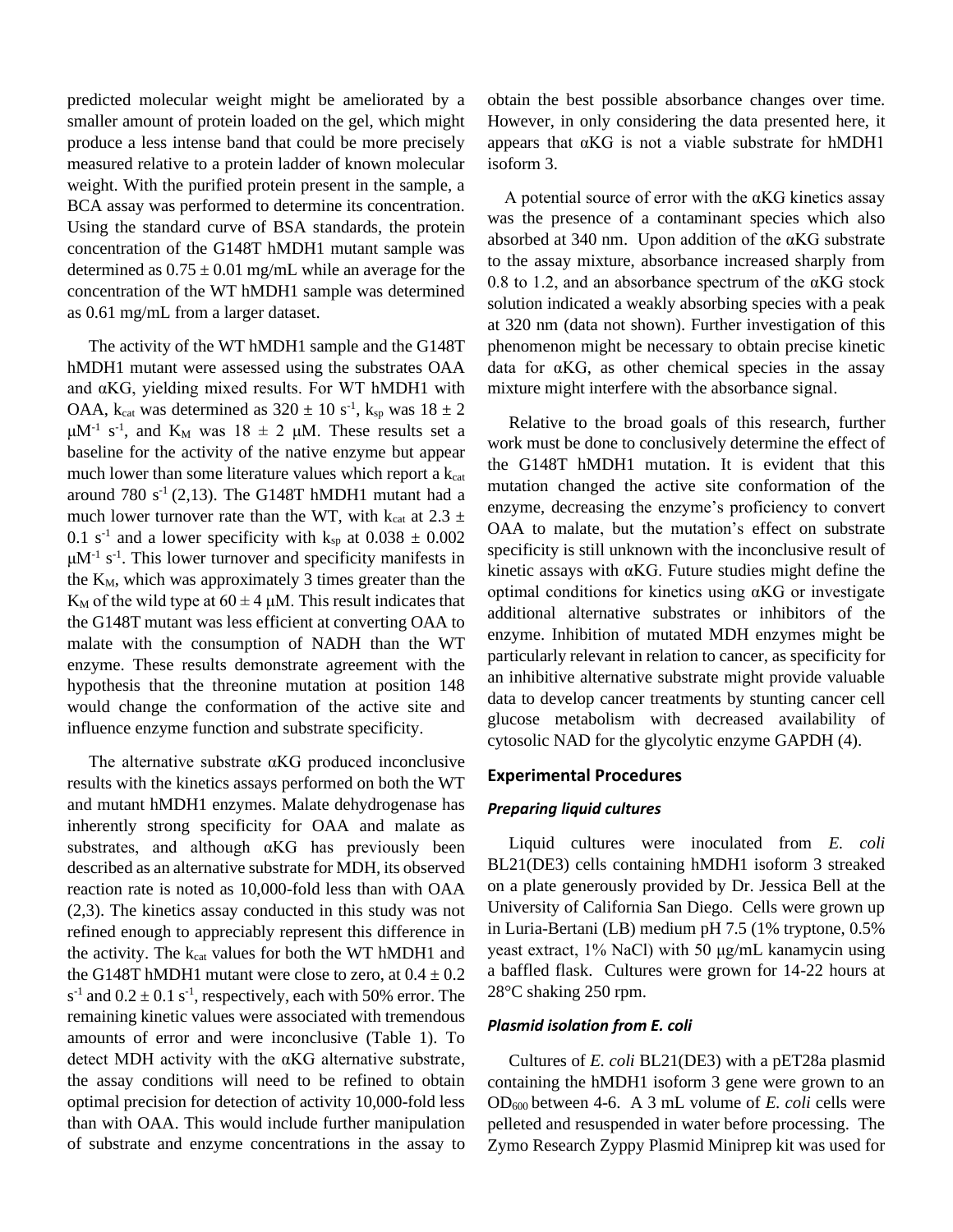the remaining plasmid isolation and instructions were followed as provided by Zymo. An additional centrifugation of  $16,000 \times g$  for 4 minutes was done after adding neutralization buffer to account for puffy protein precipitate. Another additional centrifugation of  $13,000 \times$ g was done to remove any residual Zyppy Wash buffer before elution. Elution was done with 10 mM Tris pH 7.5 prewarmed to 50°C and allowed to incubate on the Zymo spin column for 20 minutes before centrifugation to elute. The concentration of plasmid DNA was measured using the Thermo Scientific Nanodrop™ 1000 Spectrophotometer.

# *Site-directed mutagenesis*

 To introduce the G148T mutation, site-directed mutagenesis of hMDH1 isoform 3 on the pET28a expression vector was done using the Q5® Site-Directed Mutagenesis Kit (New England BioLabs). Amino acid mutations were codon optimized for *E. coli* and introduced by PCR with complementary primers designed using NEBaseChanger (New England BioLabs). In the PCR mixture, 25 ng of pET28a DNA was used as the template with the forward primer TATTGTTGTGactAATCCAGCCAATACC and the reverse primer ACCTTAACTGACTTCTTG, where lowercase nucleotides in the forward primer represent alterations for the desired codon change from glycine to threonine. The following PCR protocol was used: 98°C initial denaturation for 30 seconds, 30 cycles of 98°C denaturation (10 seconds), 56°C annealing (30 seconds), and 72°C extension (2 minutes 30 seconds), followed by a final extension of 72°C for 2 minutes. The result of the reaction was visualized on a 1% agarose gel in TBE (89 mM Tris, 89 mM boric acid, 2 mM EDTA) precast with SYBRsafe (Invitrogen). Quick Load® Purple 1kb Plus DNA Ladder (New England BioLabs) was used as a reference to identify amplicons. The hMDH1 DNA sequence containing the G148T mutation introduced by PCR was then treated with KLD reaction buffer and KLD enzyme mix provided with the Q5® Site-Directed Mutagenesis Kit (New England BioLabs). The KLD treatment was done to circularize the linear PCR product containing the G148T mutation. The KLD treated, circularized plasmid was then transformed into chemically competent NEB® High Efficiency DH5α *E. coli* cells (New England BioLabs) for replication of pET28a containing the hMDH1 G148T mutation. The KLD mixture was added to the cells and placed on ice for 30 minutes. The cells were then heat shocked at 42°C for 30 seconds. Following heat shock, the cells were placed on ice for 5 minutes, then combined with room temperature SOC media (2% vegetable peptone, 0.5% yeast extract, 10 mM NaCl, 2.5 mM KCl, 10 mM MgCl<sub>2</sub>, 10 mM MgSO<sub>4</sub>, 20 mM glucose) and incubated at 37°C for 1 hour shaking 250 rpm. Cells were pelleted by centrifugation at  $3,000 \times$ g for 3 minutes and resuspended in 100 μL of water. The resuspension was then cultured on solid LB medium (3% agar) containing 50 μg/mL kanamycin. The plate was incubated at 37°C overnight. A resulting colony was then picked and expanded in a liquid culture with LB and 50 μg/mL kanamycin. The plasmid was then isolated and sequenced (Genewiz) to confirm the plasmid's sequence identity with the intended G148T mutant sequence prior to protein overexpression.

# *Protein overexpression*

 For both the wild type hMHD1 isoform 3 plasmid and the G148T hMDH1 isoform 3 mutant, the pET28a expression vectors were transformed into *E. coli* Xjb (DE3) cells (Zymo Research, product # T3051). Cells were thawed on ice, 40 ng of DNA was added, and cells were incubated on ice for 10 minutes. Following incubation on ice, 4 volumes of SOC medium were added and the cells were incubated for 1 hour shaking at 150 rpm. Cells were pelleted by centrifugation at  $3,000 \times g$  for 3 minutes, supernatant was discarded, and the pellet was resuspended in 100 μL of medium. The resuspension was plated on LB supplemented with 50 μg/mL kanamycin and incubated at 37°C overnight. A resulting colony was propagated in liquid LB medium with 50 μg/mL kanamycin at 37°C shaking 250 rpm overnight, then expanded to an  $OD_{600}$  of 0.5-0.6. Protein expression and autolysis were induced by addition of IPTG to a concentration of 0.5 mM and arabinose to a concentration of 3 mM, respectively. Cells were grown overnight at 20°C shaking 250 rpm and harvested the next day by centrifugation at  $3,000 \times g$  and  $4^{\circ}$ C for 10 minutes. The resulting pellet was frozen at -20°C.

# *Cell lysis and affinity chromatography*

 After overexpression, frozen *E. coli* Xjb (DE3) cells were thawed on ice, then refrozen with liquid nitrogen and rethawed on ice. This introduced an additional freeze-thaw cycle. The cells were then resuspended in a volume of lysis buffer (20 mM Tris, 100 mM NaCl, pH 8.0) based on cell weight (3 mL/g). The lysis buffer was supplemented with a Pierce™ Protease Inhibitor tablet (Thermofisher, A3255), 1 mg of lysozyme, and 30 units of DNAse I (VWR, 0649-50KU). The mixture was incubated at 37°C shaking 200 rpm for 30 minutes to facilitate resuspension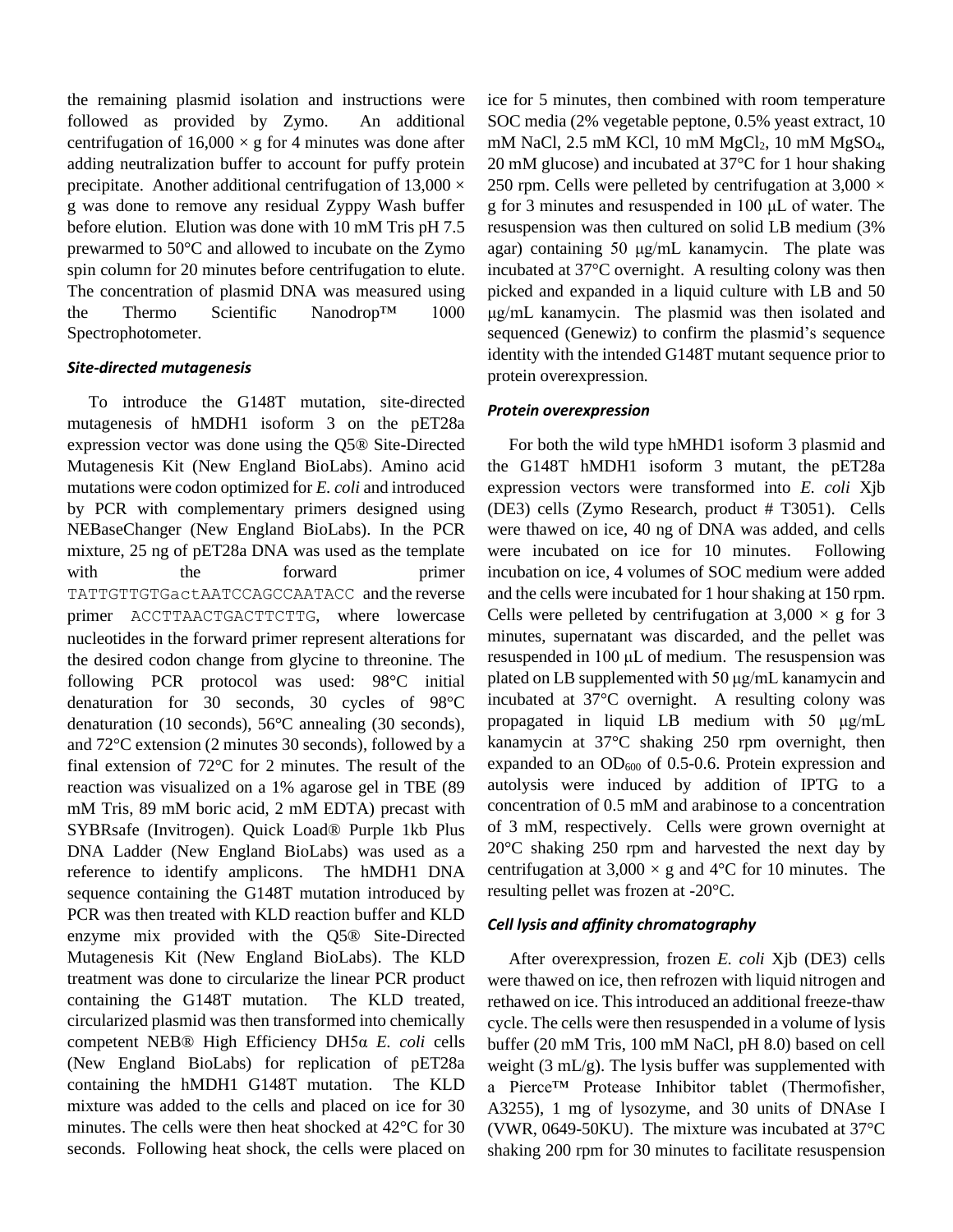and cell lysis. The cell lysate was then pelleted by two rounds of centrifugation at 21,130  $\times$  g and 4°C for 5 minutes. The pellet was discarded, and supernatant lysate was mixed with an equal volume of equilibration buffer (PBS, 20 mM sodium phosphate, 300 mM sodium chloride, pH 7.4) and a 2 mL bed of Ni-NTA resin by endover-end rotation for 30 minutes at 4°C. The resulting slurry was added to a glass column and the flow through was collected. Following the initial flow through, washes consisting of PBS (phosphate-buffered saline: 20 mM sodium phosphate, 300 mM sodium chloride, pH 8) with 25 mM imidazole were done until the absorbance at 280 nm was less than 0.100, at which point hMDH1 was eluted from the column using 3 resin bed volumes of PBS containing 250 mM imidazole. The hMDH1 eluent was then dialyzed using dialysis membrane tubing (Spectra/Por, 12,000-14,000 molecular weight cutoff) in dialysis buffer (10 mM potassium phosphate, 0.1 mM EDTA, pH 8.0) stirring at 4°C. Fresh dialysis buffer was applied twice, once after 20 hours, and the second time after 70 hours.

## *BCA Assay*

 To determine the concentration of hMDH1 protein samples, a bicinchoninic acid (BCA) assay for the colorimetric detection and quantification of protein was performed (11). This was done using the Pierce™ BCA Protein Assay Kit (Product #23209) using the test-tube protocol at room temperature as described in the product user guide. All volumes listed in the test-tube protocol were reduced by half.

### *SDS-PAGE*

 The purity of the WT hMDH1 and G148T mutant hMDH1 eluent samples were assessed by SDS-PAGE as described previously (10) with minimal changes. A 4% acrylamide stacking gel and a 12% acrylamide separating gel were made. The sample buffer was prepared using 0.03125 M Tris, 1% SDS, 12.5% glycerol, and 0.005% bromophenol blue. Samples were added to sample buffer and boiled for 5 minutes to dissociate proteins. A volume of sample was loaded on the gel to deliver between 5-100 ng of protein, and wells were topped off with Tris/glycine reservoir buffer (0.025 M Tris, 0.192 M glycine and 0.1% SDS, pH 8.3) (10). The samples were loaded on the gel and the gel was run at a constant 200 volts for 45 minutes. The gel was then stained in Coomassie Blue staining solution (0.025% Coomassie Blue R-250, 40% methanol, 7% acetic acid) overnight. The gel was destained by repeated washing with water and heating in a microwave, then by repeated washing in destaining solution (40% methanol, 7% acetic acid, 3% glycerol) while shaking. The destained gel was then dried using a vacuum gel dryer.

## *Enzyme Kinetics Assay*

 The kinetics of both the WT hMDH1 and the G148T mutant hMDH1 sample were assessed spectrophotometrically by tracking the consumption of NADH over 10 seconds at 340 nm. For the WT hMDH1, enzyme to a final concentration of 1 nM, NADH to a final concentration of 0.13 mM, and OAA to varying concentrations between 0.005-0.313 μM were added to a 3000 μL volume of potassium phosphate buffer (100 mM, pH 7.5). The change in absorbance over time was monitored with different concentrations of OAA, and the reaction velocity as a function of OAA substrate concentration was plotted using a modified Michaelis Menten equation (12). The kinetic constants,  $k_{sp}$ ,  $k_{cat}$ , and K<sub>M</sub> were then determined from the equation below.

$$
v = \frac{k_{SP}[S]}{1 + k_{SP}[S]/k_{cat}}
$$

Where

$$
K_M = \frac{k_{cat}}{k_{sp}}
$$

In the equation above,  $v$  is the reaction velocity,  $[S]$  is the concentration of substrate,  $k_{cat}$  is the maximum turnover  $(k_{cat})$  and proficiency of the enzyme  $(k_{cat}/k_{uncat})$ , and  $k_{sp}$  is the specificity and efficiency of the enzyme  $(k_{cat}/K_M)$ .

 A kinetics assay of an alternative substrate αketoglutarate (αKG) was also performed. The concentration of NADH was spectrophotometrically monitored at 340 nm over a period 20 seconds. For the WT hMDH1, enzyme to a final concentration of 204 nM, NADH to a final concentration of 0.14 mM, and αKG to varying concentrations between 48-3000 μM were added to a 3000 μL volume of potassium phosphate buffer. The change in absorbance over time was monitored with different concentrations of αKG, and the reaction velocity as a function of αKG substrate concentration was plotted using the modified Michaelis Menten equation above. The kinetic constants,  $k_{sp}$ ,  $k_{cat}$ , and  $K_M$  were also determined for the WT hMDH1 and the G148T hMDH1 mutant enzymes. The data was processed and plotted using Mathematica.

*Acknowledgements* **–** We graciously thank the Department of Chemistry and Biochemistry at Providence College and Department Chair, Dr. Kenneth Overly, for support and